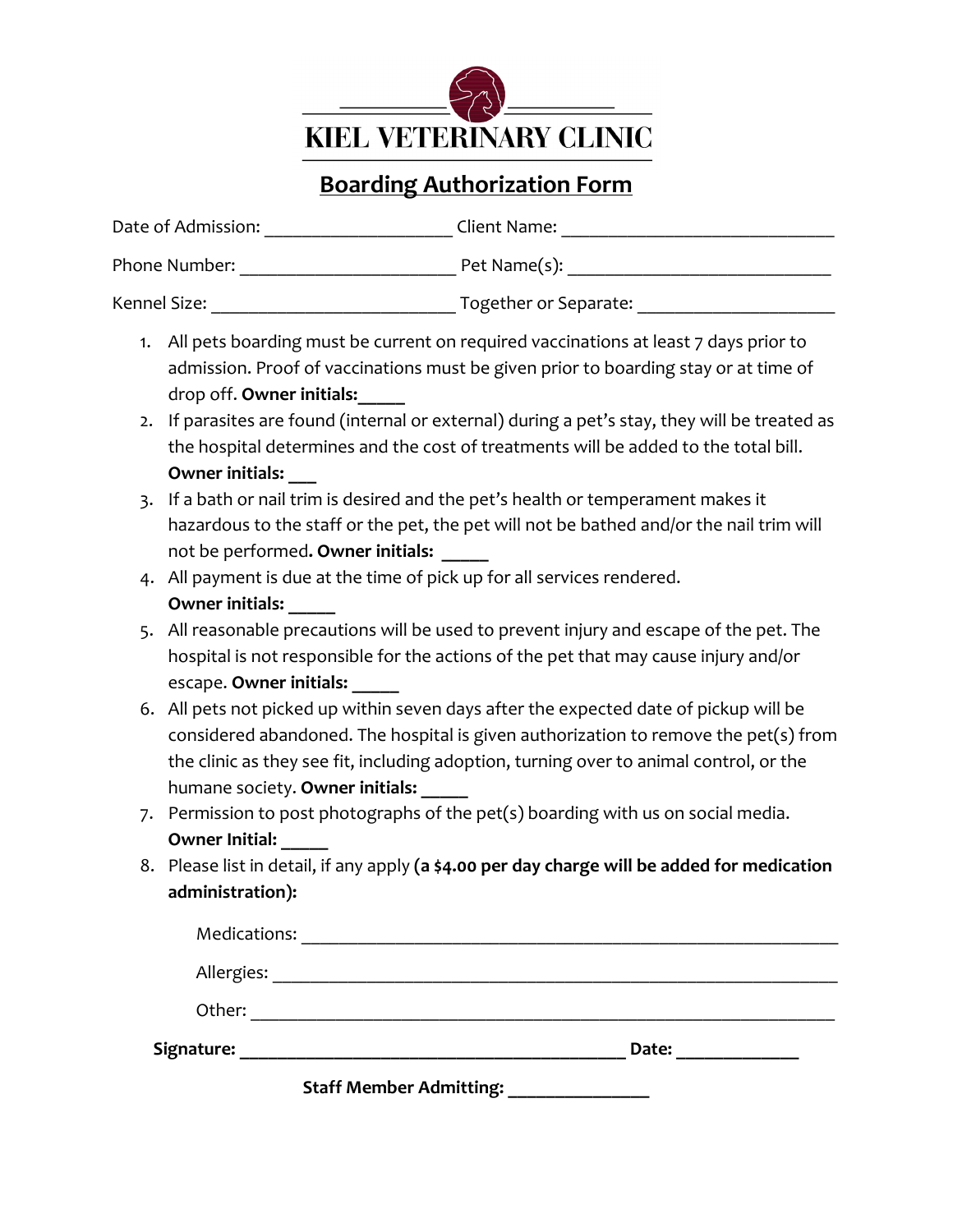

## **Medical Treatment of Pet(s) during Stay:**

Choose **ONE** option below (A, B **OR** C), if an emergency, injury or illness were to occur:

- A. Treat my pet as needed. Do any and all diagnostic tests, treatments and surgeries necessary for the well-being of my pet. I accept full financial responsibility for all charges related to the treatment of my pet. **Owner Initials: \_\_\_\_\_\_\_\_\_**
- B. Treat my pet as needed, but do not exceed \$ . I understand that if the proposed treatment exceeds the amount designated, and I or my emergency contact cannot be contacted my pet will NOT receive further medical treatment even if it is life-threatening. I understand that if the doctor(s) feels my pet is undergoing needless pain and suffering and the treatments and tests needed would exceed the above amount, the doctor(s) are authorized to euthanize my pet. I will be responsible for all charges accrued during that time period. **Owner Initials: \_\_\_\_\_\_\_\_\_**

**Decline Euthanasia: \_\_\_\_\_\_\_\_**

C. Do NOT administer any treatment to my pet until I or my emergency contact can be reached. I fully understand the consequences to my pet if treatment is withheld. I understand that if the doctor(s) feel that my pet is undergoing needless pain and suffering, the doctor(s) are authorized to euthanize my pet. I will be responsible for all charges accrued during that time period.

**Owner Initials: \_\_\_\_\_\_\_** 

**Decline Euthanasia: \_\_\_\_\_\_\_**

Please list two emergency contacts that are allowed to pick up your pet and/or make medical decisions if you can not be reached:

| Signature: | Date:     |  |
|------------|-----------|--|
| Name:      | Number: ( |  |
| Name:      | Number: ( |  |

**Thank you for choosing Kiel Veterinary Clinic for all your pet needs. We consider your pet's health and safety our first priority.**